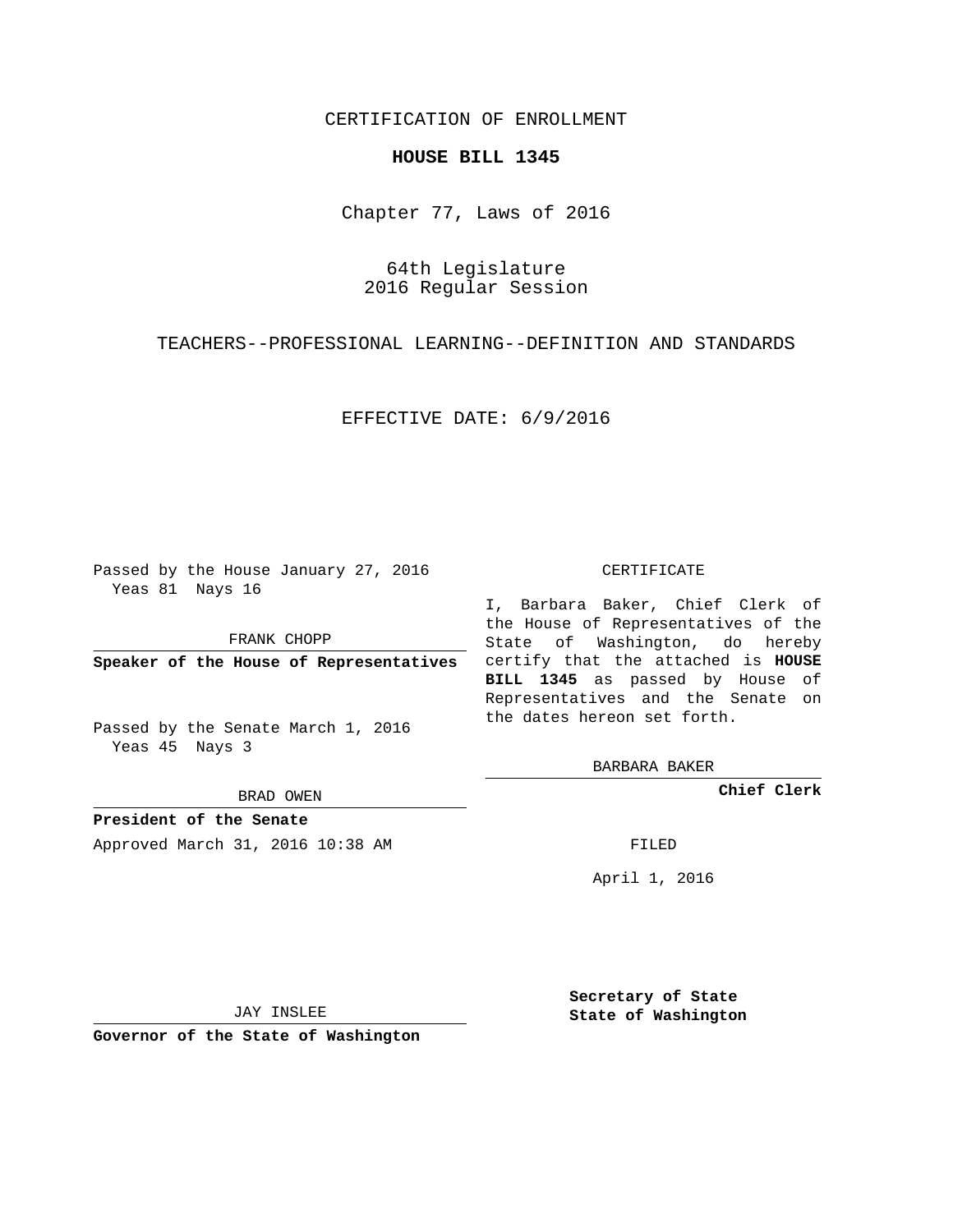## **HOUSE BILL 1345**

Passed Legislature - 2016 Regular Session **State of Washington 64th Legislature 2015 Regular Session By** Representatives Lytton, Magendanz, and Bergquist Read first time 01/19/15. Referred to Committee on Education.

 AN ACT Relating to adopting a definition and standards of professional learning; adding new sections to chapter 28A.300 RCW; 3 and creating a new section.

BE IT ENACTED BY THE LEGISLATURE OF THE STATE OF WASHINGTON:

 NEW SECTION. **Sec. 1.** (1) The legislature finds that effective professional learning enables educators to acquire and apply the knowledge, skills, practices, and dispositions needed to help students learn and achieve at higher levels.

 (2) The legislature further finds that a clear definition of professional learning provides a foundational vision that sets the course for how state, regional, and local education leaders support educator professional learning in order to advance student learning. A shared, statewide definition is a piece of critical infrastructure to guide policy and investments in the content, structure, and provision of the types of professional learning opportunities that are associated with increased student performance. A definition of professional learning is also an accountability measure to assure that professional learning will have the highest possible return on investment in terms of increased student performance.

 (3) Therefore, the legislature intends to adopt a statewide definition of effective professional learning. Each public school and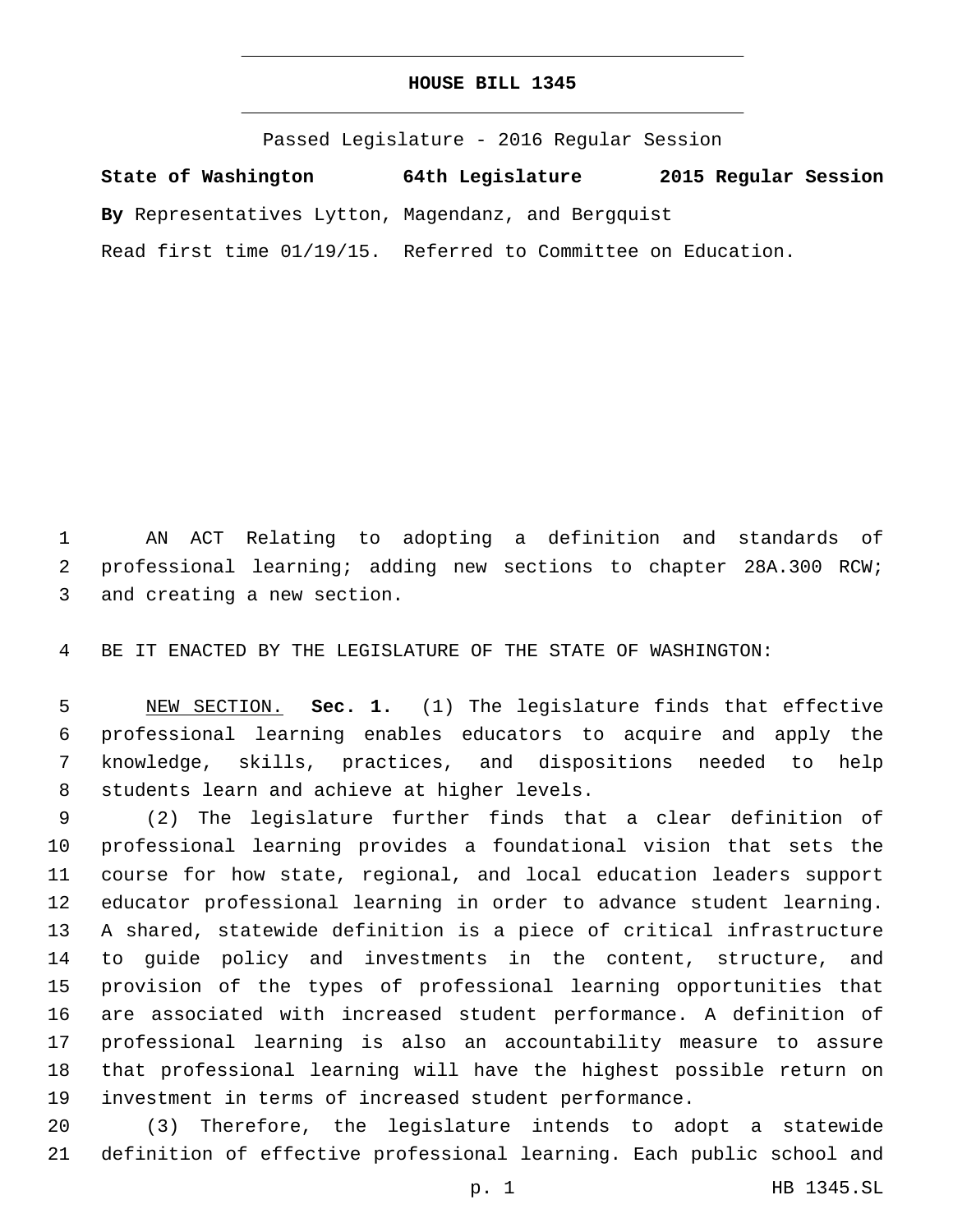school district should establish targeted, sustained, relevant professional learning opportunities that meet the definition and are 3 aligned to state and district goals.

 NEW SECTION. **Sec. 2.** A new section is added to chapter 28A.300 5 RCW to read as follows:

 (1) The term "professional learning" means a comprehensive, sustained, job-embedded, and collaborative approach to improving teachers' and principals' effectiveness in raising student achievement. Professional learning fosters collective responsibility for improved student performance and must comprise learning that is aligned with student learning needs, educator development needs, and school district, or state improvement goals. Professional learning shall have as its primary focus the improvement of teachers' and school leaders' effectiveness in assisting all students to meet the 15 state learning standards.

 (2) Professional learning is an ongoing process that is measurable by multiple indicators and includes learning experiences that support the acquisition and transfer of learning, knowledge, and 19 skills into the classroom and daily practice.

 (3) Professional learning shall incorporate differentiated, coherent, sustained, and evidence-based strategies that improve educator effectiveness and student achievement, including job- embedded coaching or other forms of assistance to support educators' transfer of new knowledge and skills into their practice.

 (4) Professional learning should include the work of established collaborative teams of teachers, school leaders, and other administrative, instructional, and educational services staff members, who commit to working together on an ongoing basis to accomplish common goals and who are engaged in a continuous cycle of 30 professional improvement that is focused on:

 (a) Identifying student and educator learning needs using 32 multiple sources of data;

 (b) Defining a clear set of educator learning goals based on the rigorous analysis of these multiple data sources and the collective 35 and personalized learning needs of teachers and administrators;

 (c) Continuously assessing the effectiveness of the professional learning in achieving identified learning goals, improving teaching, and assisting all students in meeting state academic learning 39 standards through reflection, observation, and sustained support;

p. 2 HB 1345.SL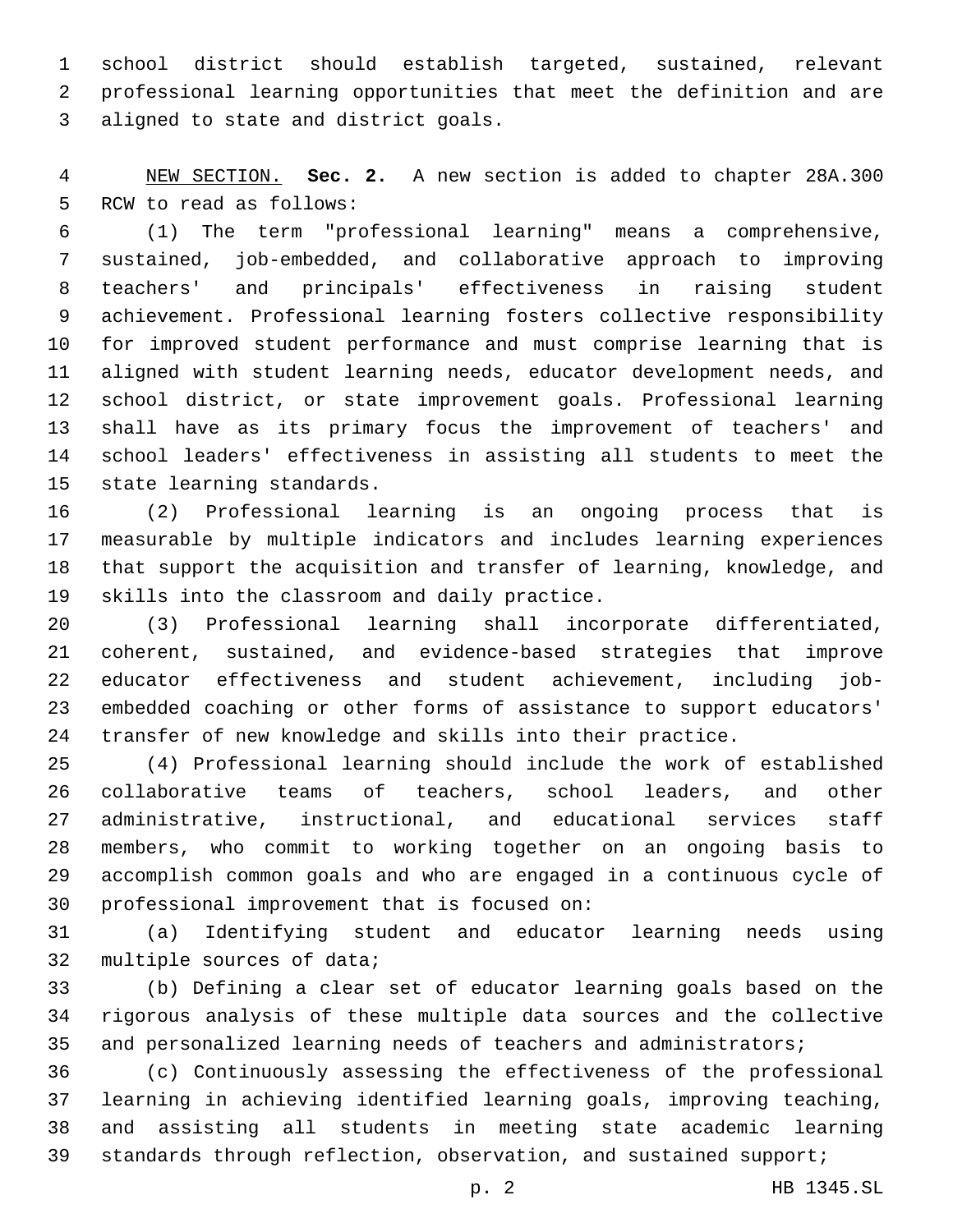(d) Using formative and summative measures to assess the effectiveness of professional learning in achieving educator learning 3 goals;

 (e) Realizing the three primary purposes for professional learning: (i) Individual improvement aligned with individual goals; (ii) school and team improvement aligned with school and team improvement; and (iii) program implementation aligned with state, district, and school improvement goals and initiatives.

 (5) Professional learning should be facilitated by well-prepared school and district leaders who incorporate knowledge, skills, and dispositions for leading professional learning of adults and meet the standards described in section 3 of this act. These facilitators may include but are not limited to: Curriculum specialists, central office administrators, principals, coaches, mentors, master teachers, 15 and other teacher leaders.

 (6) Principals should assist staff with alignment of professional learning tied to curriculum, instruction, and state and local 18 learning goals and assessments.

 (7) Professional learning may be supported by external expert assistance or additional activities that will be held to the same definition and standards as internally supported professional 22 learning, and that:

(a) Address defined student and educator learning goals;

 (b) Include, but are not limited to, courses, workshops, institutes, networks, studio residencies, virtual learning modules, and conferences provided by for-profit and nonprofit entities outside the school such as universities, educational service districts, technical assistance providers, networks of content specialists, and other education organizations and associations; and

 (c) Advance ongoing school-based professional learning that occurs throughout the year with opportunities for regular practice 32 and feedback while developing new skills.

 NEW SECTION. **Sec. 3.** A new section is added to chapter 28A.300 34 RCW to read as follows:

 Standards for professional learning provide guidance on the preparation and delivery of high quality professional learning to those responsible for planning, facilitating, and sponsoring 38 professional learning.

(1) Content standards. High quality professional learning: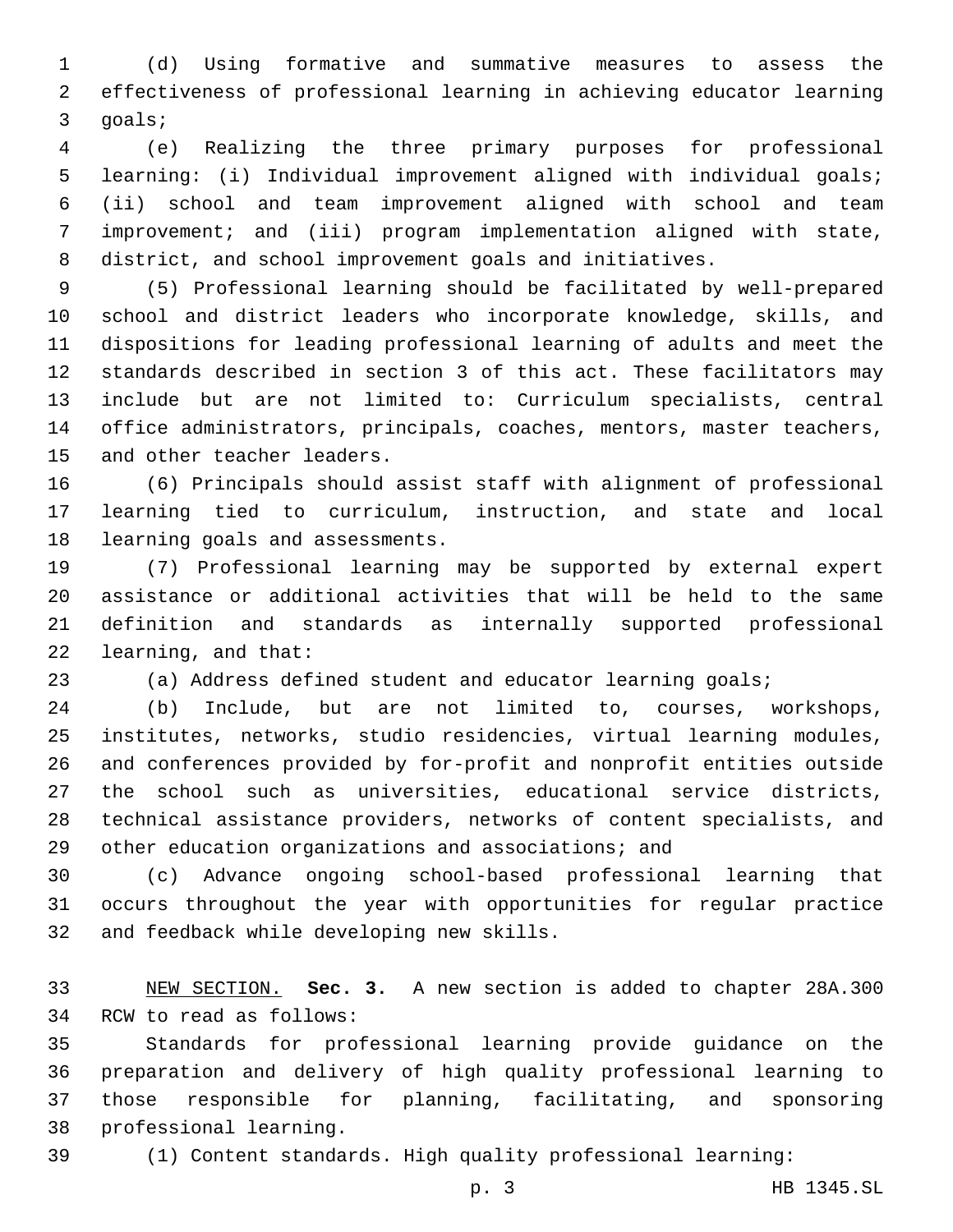(a) Includes clear goals and objectives relevant to desired 2 student outcomes; and

 (b) Aligns with state, district, school, and educator goals or priorities.4

(2) Process standards. High quality professional learning:

 (a) Is designed and based upon the analysis of data relevant to 7 the identified goals, objectives, and audience;

 (b) Is assessed to determine that it is meeting the targeted 9 goals and objectives;

 (c) Promotes collaboration among educators to encourage sharing of ideas and working together to achieve the identified goals and 12 objectives;

 (d) Advances an educator's ability to apply acquired knowledge and skills from the professional learning to specific content; and

 (e) Models good pedagogical practice and applies knowledge of 16 adult learning theory to engage educators.

(3) Context standards. High quality professional learning:

 (a) Makes use of relevant resources to ensure the identified 19 goals and objectives are met;

 (b) Is facilitated by a professional knowledgeable about the 21 identified objectives; and

 (c) Is designed in such a way that sessions connect and build upon each other to provide a coherent and useful learning experience 24 for educators.

 NEW SECTION. **Sec. 4.** A new section is added to chapter 28A.300 26 RCW to read as follows:

 The definitions in this section apply throughout sections 2 and 3 of this act unless the context clearly requires otherwise.

 (1) "Differentiated" means that professional learning experiences are designed to meet the needs of individual educators based on multiple sources of data such as professional growth plans, 32 observations, and student growth data.

 (2) "Job-embedded" means a sustained series of activities such as workshops and coaching occurring throughout the year that is delivered within the context of an educator's instructional assignments, including both subject and grade level, to support the educator's acquisition and application of the knowledge and skills.

 (3) "Student outcomes" refers to two broad categories of student measures: Academic measures and nonacademic measures. Academic